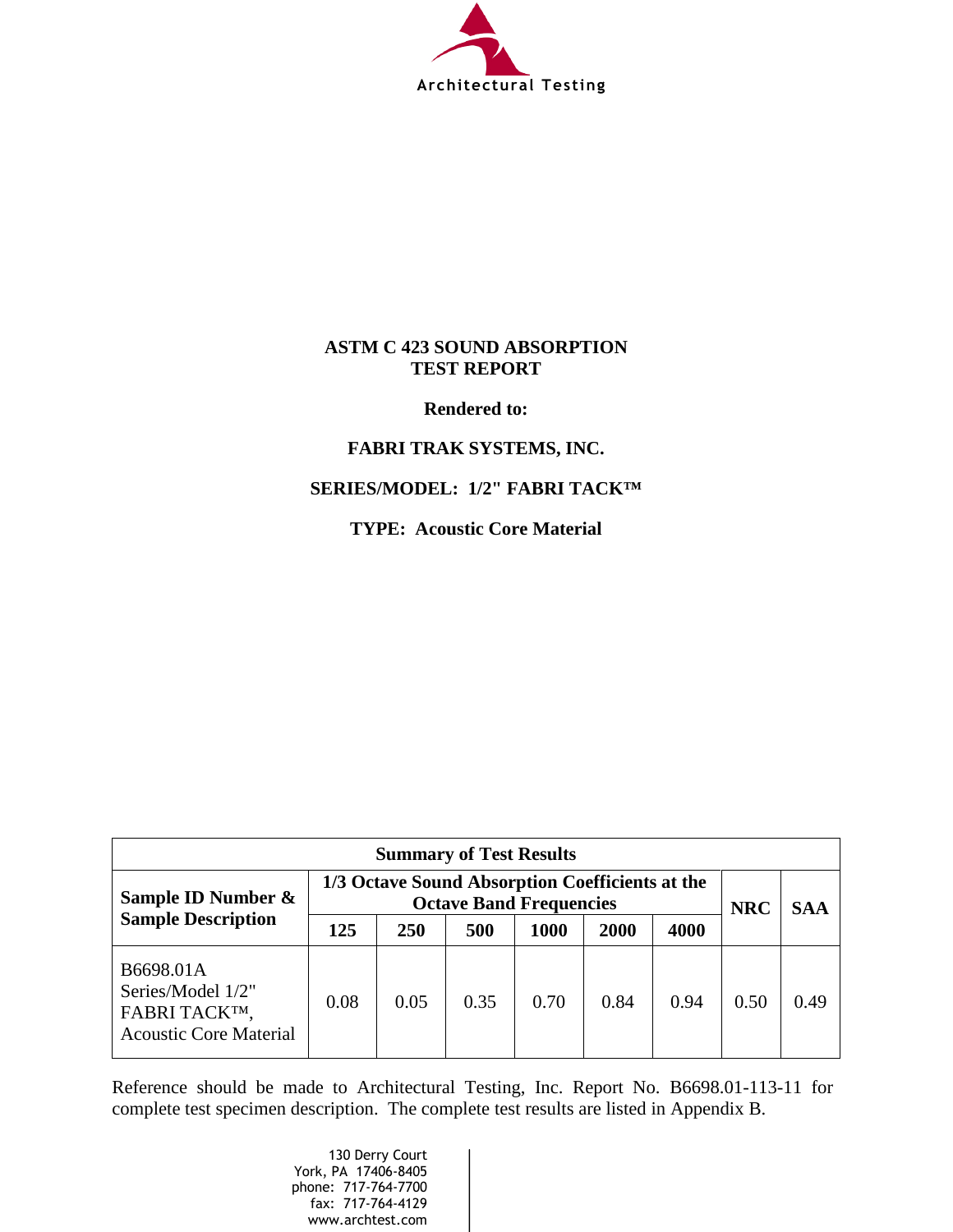

## **ACOUSTICAL PERFORMANCE TEST REPORT**

Rendered to:

FABRI TRAK SYSTEMS, INC. 111 West Park Drive Mt. Laurel, New Jersey 08054

|                                   | Report No: B6698.01-113-11 |
|-----------------------------------|----------------------------|
| Revision 1:                       | 07/09/15                   |
| Test Date:                        | 01/31/12                   |
| <b>Report Date:</b>               | 02/17/12                   |
| <b>Record Retention End Date:</b> | 02/17/16                   |

### **Test Sample Identification**:

**Series/Model**: 1/2" FABRI TACK™

**Type**: Acoustic Core Material

**Overall Size**: 2.43 m by 2.74 m (8.00' by 9.00')

**Project Summary**: Architectural Testing, Inc. was contracted by FABRI TRAK SYSTEMS, Inc. to conduct a sound absorption test on a Series/Model 1/2" FABRI TACK™, acoustic core material. A summary of the results is listed in the Test Results section, and the complete test data is included as Appendix B of this report. The sample was provided by the client.

**Test Methods**: The acoustical test was conducted in accordance with the following:

ASTM C 423-09a, *Standard Test Method for Sound Absorption and Sound Absorption Coefficients by the Reverberation Room Method*.

ASTM E 795-05, *Standard Practices for Mounting Test Specimens During Sound Absorption Tests*.

**Test Equipment**: The equipment used to conduct these tests meets the requirements of ASTM C 423. The microphone was calibrated before conducting the sound absorption test. The test equipment and test chamber descriptions are listed in Appendix A.

> 130 Derry Court York, PA 17406-8405 phone: 717-764-7700 fax: 717-764-4129 www.archtest.com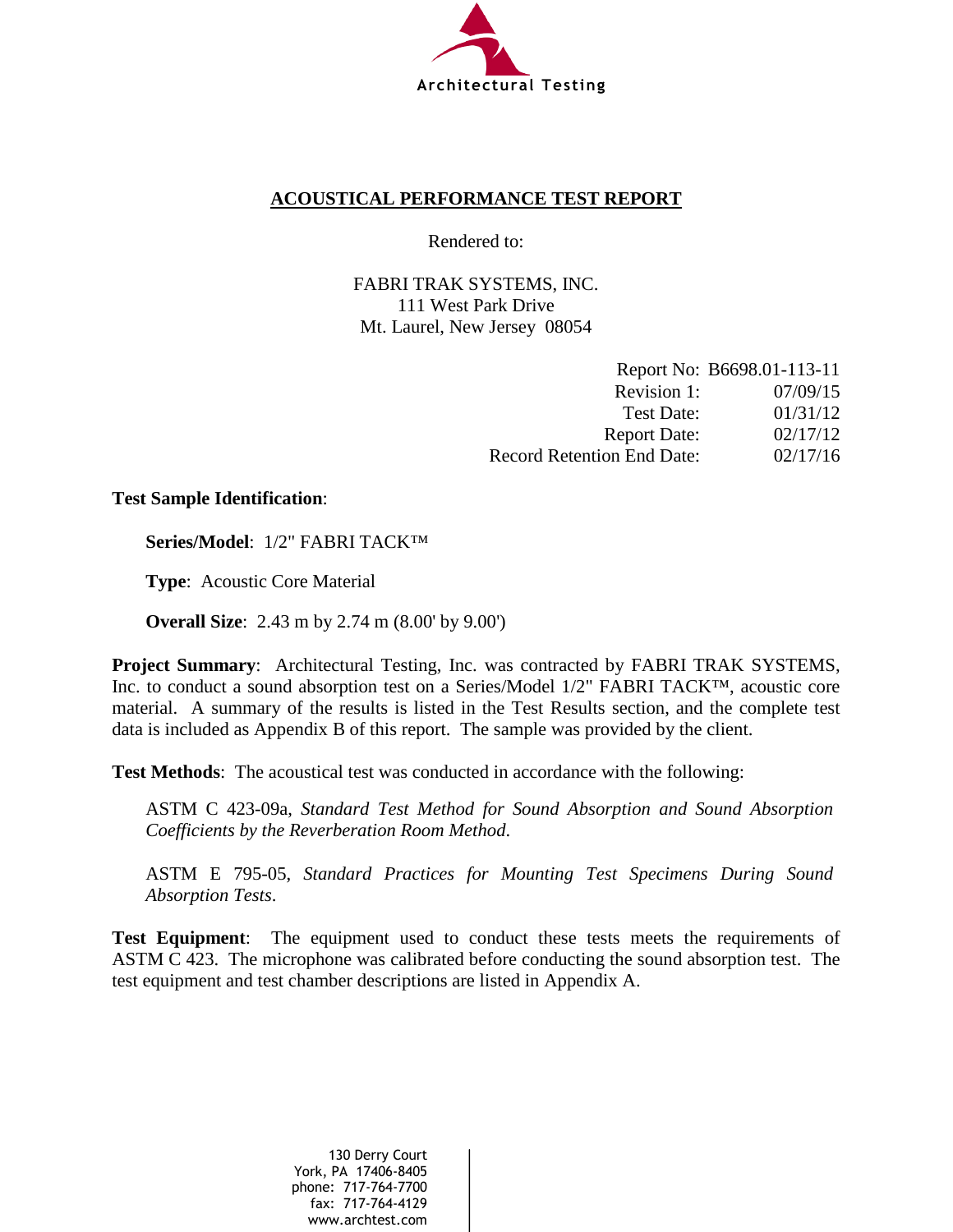

**Test Procedure**: The sound absorption of the reverberation chamber was measured before the test specimen was installed. This measurement shall be referred to as the empty room test. For the Type A mounting, the test specimen was placed directly against the test surface (floor) of the reverberation room. A 1/2" height aluminum angle was used around the perimeter of the sample. The aluminum angle was then sealed to the sample and floor with duct tape. The sound absorption test was then re-run. The absorption measurement with the specimen inside the chamber shall be referred to as the full room test.

For the empty and full room tests, ten decay measurements were conducted at each of the five microphone positions. The sound absorption test was conducted at 1/3 octave band frequencies ranging from 80 to 5000 hertz. The air temperature and relative humidity conditions were monitored and recorded during the empty and full room measurements.

### **Sample Description**:

| <b>Material</b>    | Average          |  | Average                                                               | Average |            |
|--------------------|------------------|--|-----------------------------------------------------------------------|---------|------------|
| <b>Description</b> | <b>Thickness</b> |  | <b>Density</b>                                                        | Weight  |            |
| Fiberglass         | $12.95$ mm       |  | 0.51 inches 173.02 kg/m <sup>3</sup> 10.80 pcf 2.25 kg/m <sup>2</sup> |         | $0.46$ psf |

The test sample consisted of four, 1.22 m by 1.37 m (48" by 54") panels, which were arranged to produce a 2.43 m by 2.74 m (8.00' by 9.00') sample. The total weight of the sample was 15.02 kg (33.12 lbs). The sample test setup was photographed with a digital camera, and the pictures are included in Appendix C.

**Comments**: The client did not supply drawings on the Series/Model 1/2" FABRI TACK™, acoustic core material. The specimen was disassembled, and the components will be retained by Architectural Testing for four years.

**Test Results**: A summary of the sound absorption tests is listed below:

| <b>Summary of Test Results</b>                                                   |                                                                                   |      |      |      |      |            |            |      |
|----------------------------------------------------------------------------------|-----------------------------------------------------------------------------------|------|------|------|------|------------|------------|------|
| Sample ID Number &                                                               | 1/3 Octave Sound Absorption Coefficients at the<br><b>Octave Band Frequencies</b> |      |      |      |      | <b>NRC</b> | <b>SAA</b> |      |
| <b>Sample Description</b>                                                        | 125                                                                               | 250  | 500  | 1000 | 2000 | 4000       |            |      |
| B6698.01A<br>Series/Model 1/2"<br>FABRI TACKTM,<br><b>Acoustic Core Material</b> | 0.08                                                                              | 0.05 | 0.35 | 0.70 | 0.84 | 0.94       | 0.50       | 0.49 |

The complete test results are listed in Appendix B. The acoustical chamber is qualified down to 80 hertz. Data provided below this frequency is for reference only.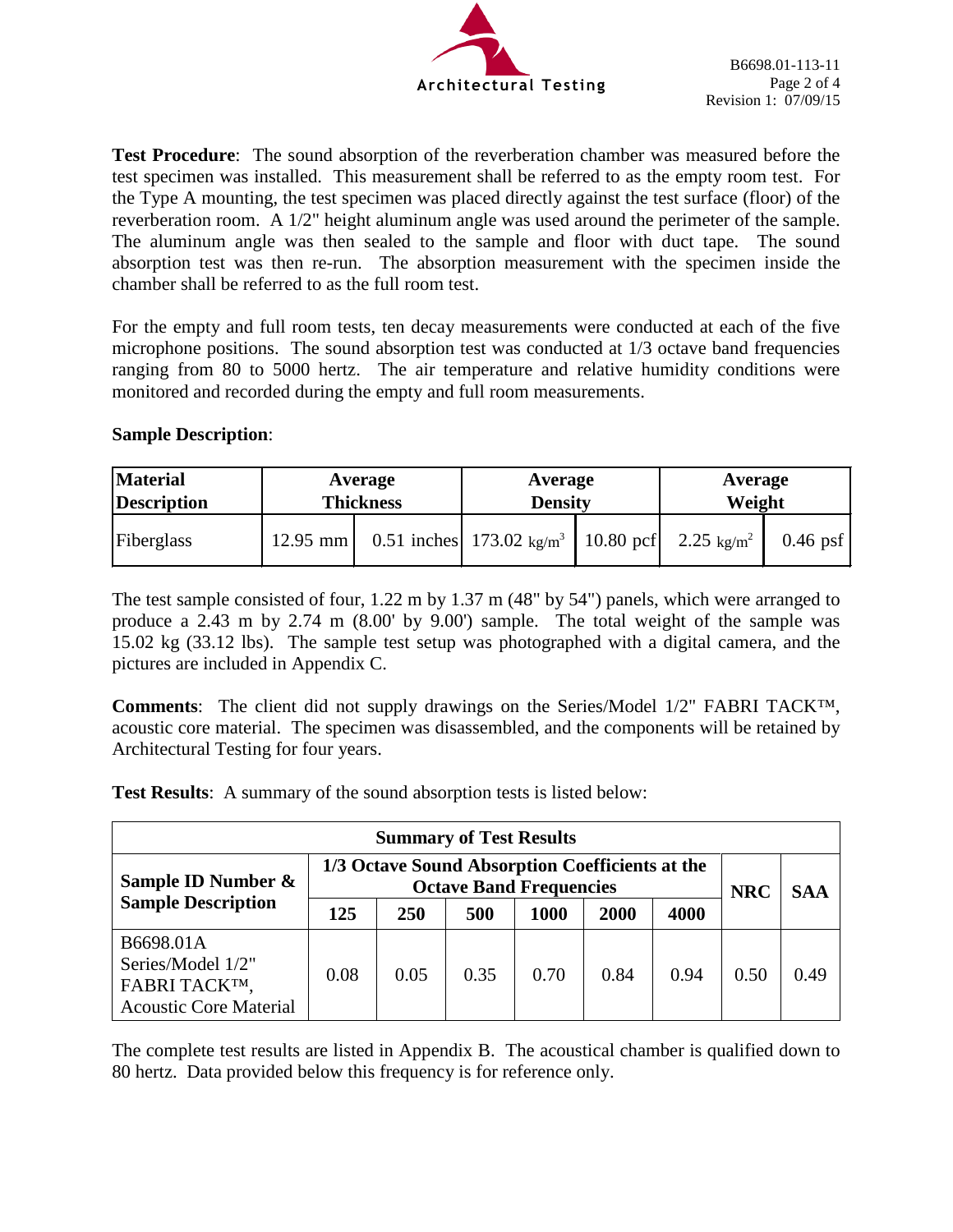

B6698.01-113-11 Page 3 of 4 Revision 1: 07/09/15

Detailed drawings, data sheets, representative samples of test specimens, a copy of this report, or other pertinent project documentation will be retained by Architectural Testing for a period of four years from the original test date. At the end of this retention period, such materials shall be discarded without notice. Results obtained are tested values and were secured by using the designated test methods. This report does not constitute certification of this product nor an opinion or endorsement by this laboratory. It is the exclusive property of the client so named herein and relates only to the specimen tested. This report may not be reproduced, except in full, without the written approval of Architectural Testing.

For ARCHITECTURAL TESTING, INC:

ET:jmcs

Eric A. Thompson Todd D. Kister

Tord P. Kisty

Technician - Acoustical Testing Laboratory Supervisor - Acoustical Testing

Attachments (pages): This report is complete only when all attachments listed are included.

Appendix-A: Equipment description (1) Appendix-B: Complete test results (2)

Appendix-C: Photographs (1)



Architectural Testing, Inc. is accredited by the International Accreditation Service, Inc. (IAS) under the specific test methods listed under lab code TL-144, in accordance with the recognized International Standard ISO/IEC 17025:2005. The laboratory's accreditation or test report in no way constitutes or implies product certification, approval, or endorsement by IAS. This test report applies only to the specimen that was tested.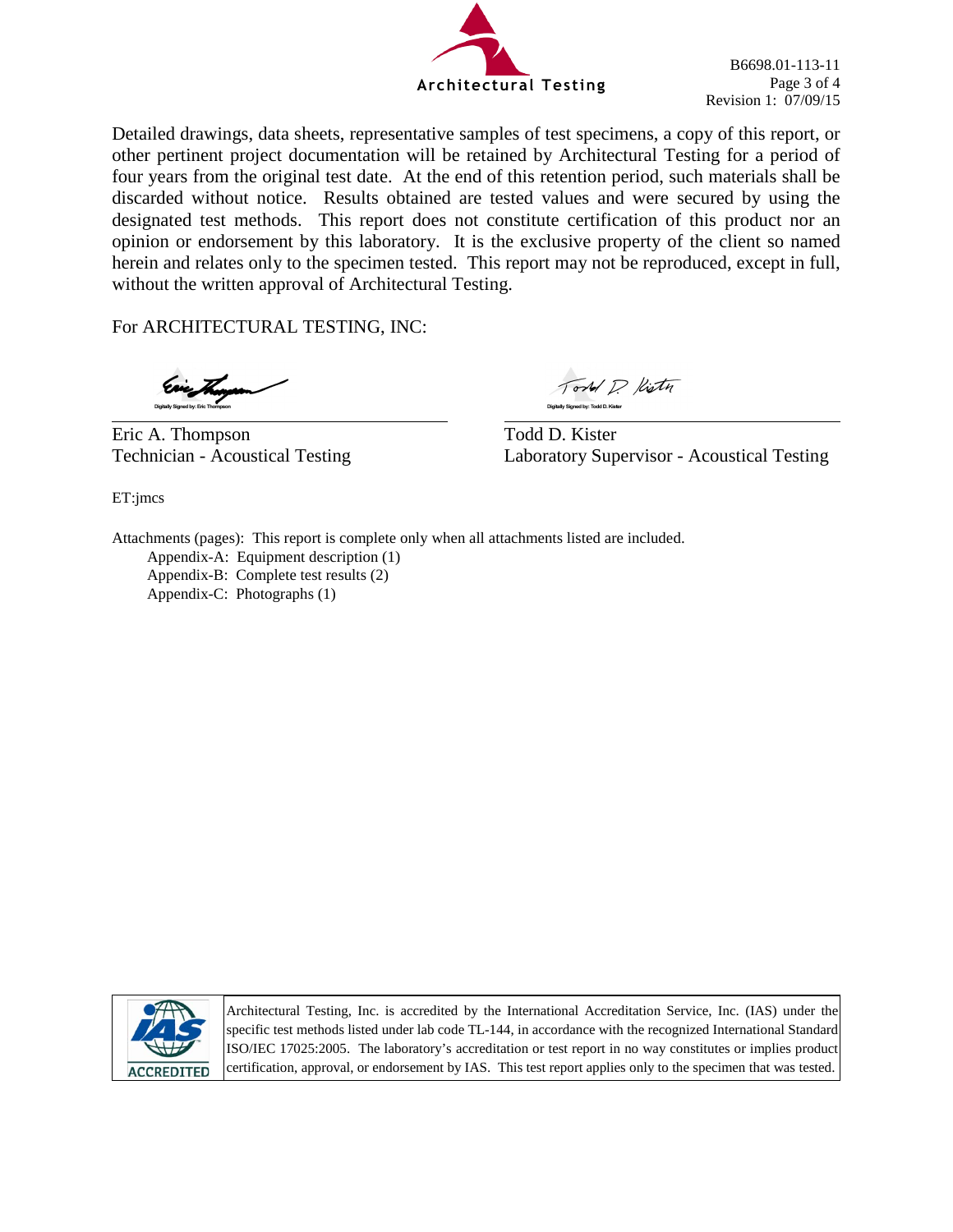

B6698.01-113-11 Page 4 of 4 Revision 1: 07/09/15

# **Revision Log**

| Rev. #   | Date           | Page(s)                                        | Revision(s)                                                                |
|----------|----------------|------------------------------------------------|----------------------------------------------------------------------------|
| $\Omega$ | $02/17/12$ N/A |                                                | <b>Original Report Issue</b>                                               |
|          |                | $07/09/15$ Cover, Pages 1 and 2,<br>Appendix B | Changed Series/Model from FABRI<br><b>BOARD</b> to Fabri Tack <sup>™</sup> |

This report produced from controlled document template ATI 00270, revised 04/29/11.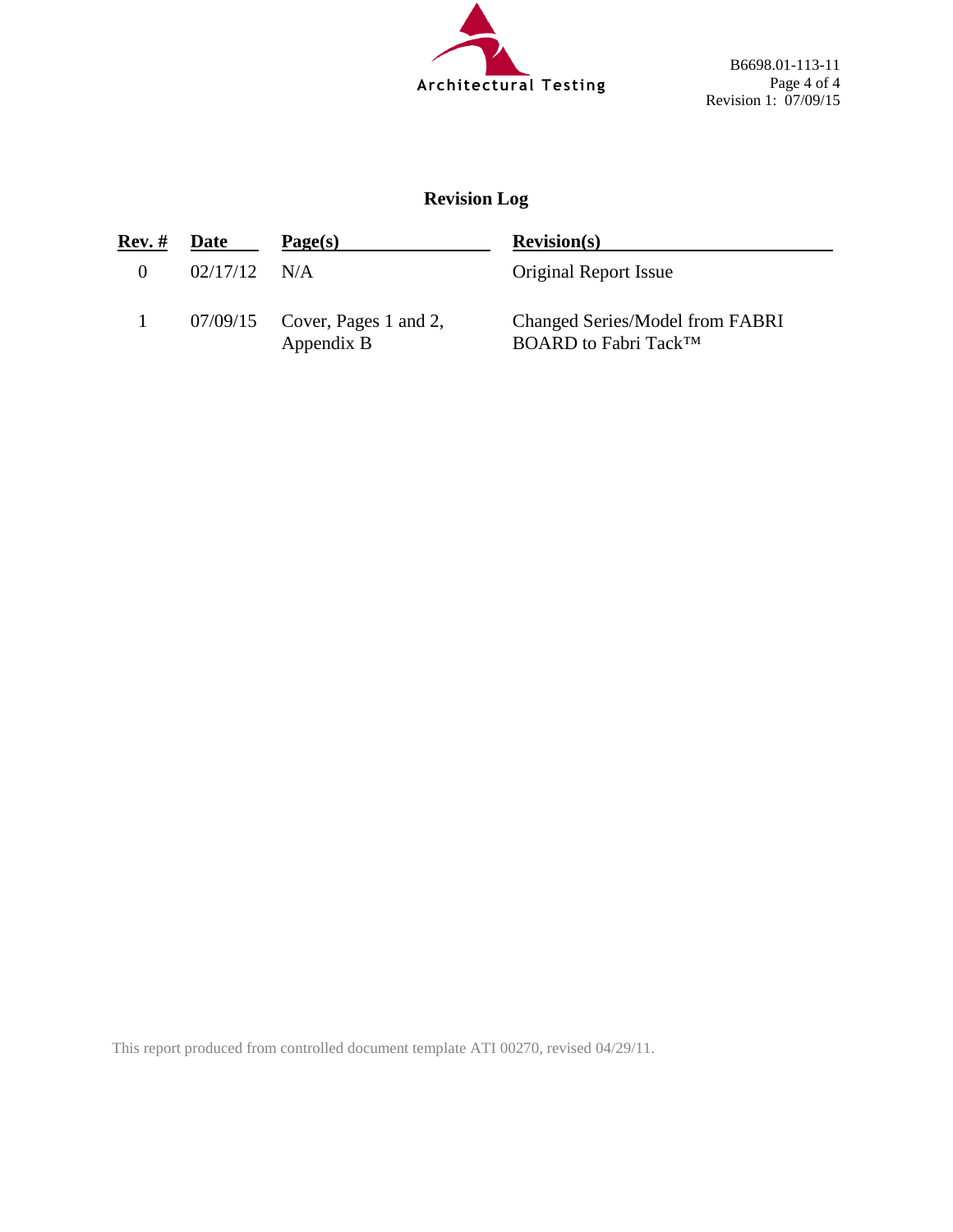

# **Appendix A**

#### **Instrumentation:**

| <b>Instrument</b>                              | <b>Manufacturer</b>      | Model               | <b>Description</b>              | <b>ATI</b><br><b>Number</b> | Date of<br><b>Calibration</b> |
|------------------------------------------------|--------------------------|---------------------|---------------------------------|-----------------------------|-------------------------------|
| Analyzer                                       | <b>Hewlett Packard</b>   | HP35670A            | Real time analyzer              | Y002929                     | $\ast$<br>06/14/11            |
| Data Acquisition Unit                          | Agilent                  | 34970A              | Data Acquisition Unit           | 62211                       | 07/13/11                      |
| Receive Room<br>Microphone                     | <b>GRAS</b>              | 40 AR               | 1/2" Microphone                 | Y003246                     | 08/22/11                      |
| Source Room<br>Microphone                      | <b>GRAS</b>              | 40 AR               | 1/2" Microphone                 | Y003245                     | 08/22/11                      |
| Receive Room<br>Preamplifier                   | <b>GRAS</b>              | 26 AK               | 1/2" Preamplifier               | Y003249                     | 08/22/11                      |
| Source Room<br>Preamplifier                    | <b>GRAS</b>              | 26 AK               | 1/2" Preamplifier               | Y003248                     | 08/22/11                      |
| Microphone Calibrator                          | Bruel & Kjaer            | <b>Type 4228</b>    | Pistonphone Calibrator          | Y002816                     | 02/17/11                      |
| Noise Source                                   | <b>Delta Electronics</b> | $SNG-1$             | Noise Generator                 | Y002181                     | N/A                           |
| Equalizer                                      | Rane                     | <b>RPE 228</b>      | Programmable Equalizer          | Y002180                     | N/A                           |
| <b>Power Amplifiers</b>                        | Crown                    | Xti 2000            | Two, Amplifiers                 | 005769<br>005770            | N/A                           |
| Receive Room<br>Loudspeakers                   | Renkus-Heinz Inc.        | Trap Jr./9          | Two, Loudspeakers               | Y001784<br>Y001785          | N/A                           |
| Source Room<br>Loudspeakers                    | Renkus-Heinz Inc.        | Trap Jr./9          | Two, Loudspeakers               | Y002649<br>Y002650          | N/A                           |
| Receive Room<br><b>Environmental Indicator</b> | Vaisala                  | HMW60Y              | Temperature and Humidity Sensor | Y002653                     | 03/01/11                      |
| Source Room<br><b>Environemental Indicator</b> | Vaisala                  | HMW60Y              | Temperature and Humidity Sensor | 005066                      | 09/07/11                      |
| <b>Weather Station</b>                         | Davis Instruments        | VantagePRO<br>6150C | <b>Weather Station</b>          | Y003257                     | 05/16/11                      |

*\*- Note: The calibration frequency for this equipment is every two years per the manufacturer's recommendation.*

### **Test Chamber:**

|                                                               | <b>Volume</b>                      | <b>Description</b>                                                                                              |
|---------------------------------------------------------------|------------------------------------|-----------------------------------------------------------------------------------------------------------------|
| $234 \text{ m}^3 (8291.3 \text{ ft}^3)$<br>Receive Room       |                                    | Rotating vane and stationary diffusers<br>Temperature and humidity controlled<br>Isolation pads under the floor |
| 206.6 m <sup>3</sup> (7296.3 ft <sup>3</sup> )<br>Source Room |                                    | Stationary diffusers only<br>Temperature and humidity controlled                                                |
|                                                               |                                    |                                                                                                                 |
|                                                               | <b>Maximum Size</b>                | <b>Description</b>                                                                                              |
| TL Test Opening                                               | $4.27$ m $(14 \text{ ft})$ wide by | Vibration break between source and receive rooms                                                                |
|                                                               | $3.05$ m $(10 \text{ ft})$ high    |                                                                                                                 |

*N/A-Non Applicable*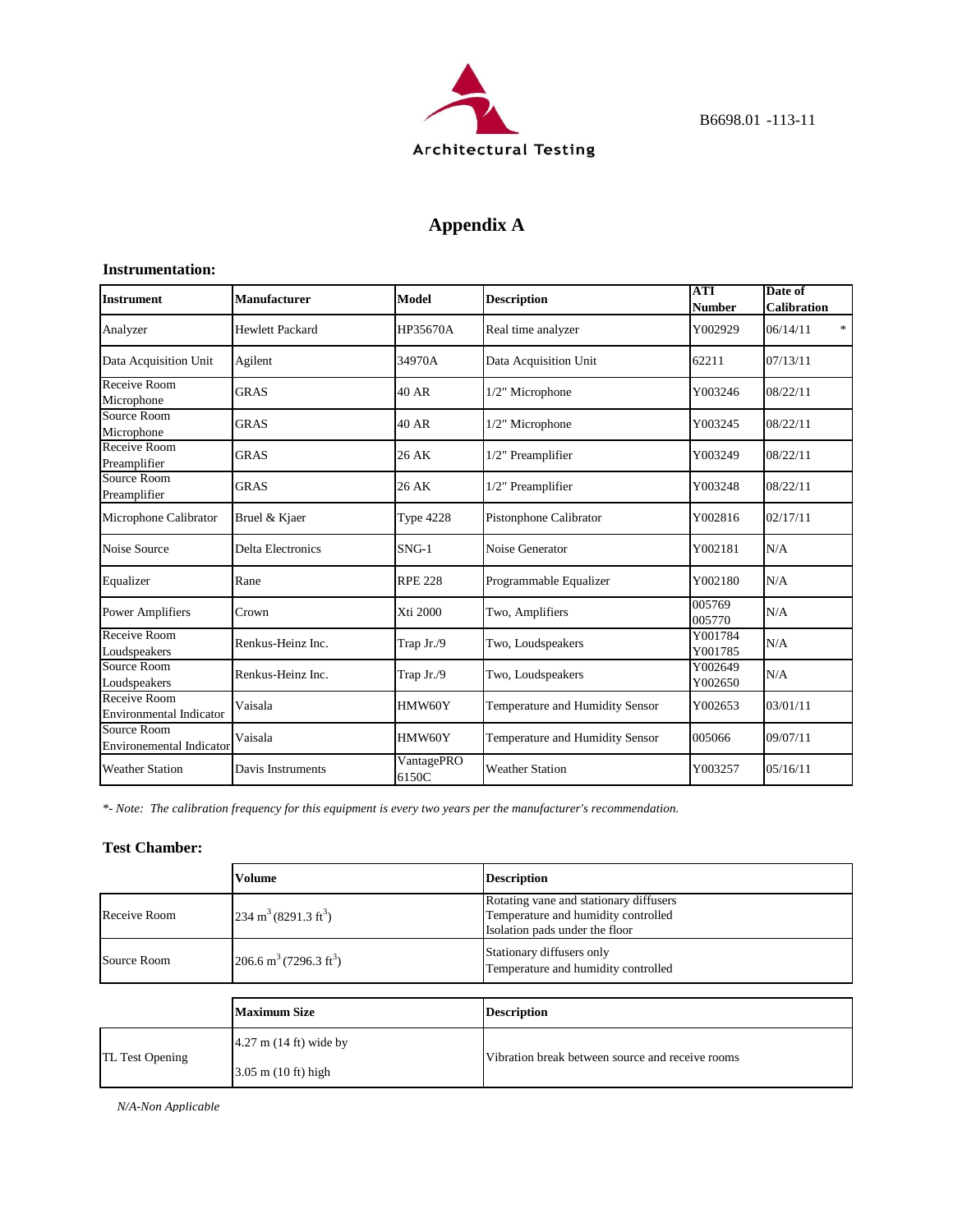

B6698.01-113-11 Revision 1: 07/09/15

# **Appendix B**

**Complete Test Results**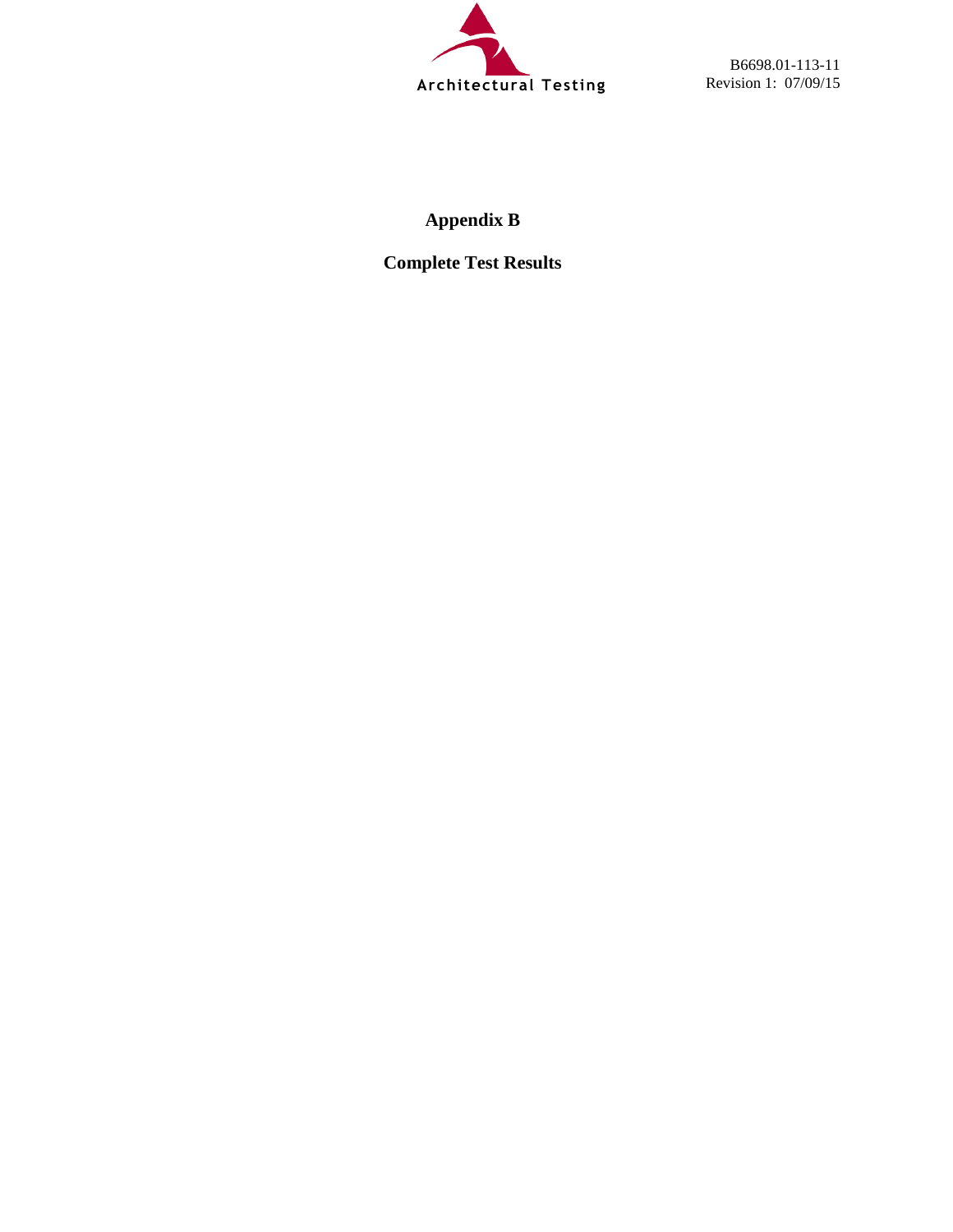

### **SOUND ABSORPTION ASTM C 423-09a**

### **Architectural Testing**

| ATI No.                                    |                                                                           | B6698.01A      |                    |                 |                            |                    |  |
|--------------------------------------------|---------------------------------------------------------------------------|----------------|--------------------|-----------------|----------------------------|--------------------|--|
| <b>Client</b>                              | Fabri Trak Systems, Inc                                                   |                |                    |                 |                            |                    |  |
|                                            | Series/Model: 1/2" Fabri Tack™, Acoustic Core Material<br><b>Specimen</b> |                |                    |                 |                            |                    |  |
|                                            |                                                                           |                |                    |                 |                            |                    |  |
| <b>Specimen Area</b>                       |                                                                           |                | 6.68 Square Meters | Mounting Type A |                            |                    |  |
| Operator                                   |                                                                           | Eric Thompson  |                    |                 |                            |                    |  |
|                                            | <b>Empty Room</b>                                                         |                | <b>Full Room</b>   |                 | <b>Barometric Pressure</b> |                    |  |
| <b>Date</b>                                | 1/31/12                                                                   |                | 1/31/12            |                 | 1007.1 mb                  |                    |  |
|                                            |                                                                           |                |                    |                 |                            |                    |  |
| Temp C                                     | 22.5                                                                      |                | 22.3               |                 |                            |                    |  |
| <b>RH %</b>                                | 45.1                                                                      |                | 46.9               |                 |                            |                    |  |
|                                            | <b>Empty Room</b>                                                         |                | <b>Full Room</b>   |                 | <b>Absorption</b>          |                    |  |
| <b>Freq</b>                                | <b>Absorption</b>                                                         | <b>Uncert</b>  | <b>Absorption</b>  | <b>Uncert</b>   | <b>Coefficient</b>         | <b>Uncertainty</b> |  |
| (Hz)                                       | (Square Meters)                                                           |                | (Square Meters)    |                 |                            |                    |  |
| $\overline{50}$                            | 3.79                                                                      | 0.003          | 3.89               | 0.349           | 0.02                       | 0.005              |  |
| 63                                         | 3.98                                                                      | 0.741          | 4.26               | 0.502           | 0.04                       | 0.012              |  |
| 80                                         | 4.59                                                                      | 0.646          | 4.67               | 0.553           | 0.01                       | 0.012              |  |
| 100                                        | 5.23                                                                      | 0.131          | 5.04               | 0.293           | 0.00                       | 0.004              |  |
| 125                                        | 4.81                                                                      | 0.248          | 5.34               | 0.138           | 0.08                       | 0.004              |  |
| 160                                        | 4.53                                                                      | 0.043          | 4.33               | 0.007           | 0.00                       | 0.001              |  |
| 200                                        | 4.41                                                                      | 0.012          | 4.65               | 0.008           | 0.03                       | 0.000              |  |
| 250                                        | 4.68                                                                      | 0.014          | 5.03               | 0.250           | 0.05                       | 0.003              |  |
| 315                                        | 4.78                                                                      | 0.028          | 5.78               | 0.404           | 0.15                       | 0.006              |  |
| 400                                        | 4.84                                                                      | 0.180          | 6.12               | 0.077           | 0.19                       | 0.003              |  |
| 500                                        | 4.90                                                                      | 0.061          | 7.25               | 0.068           | 0.35                       | 0.001              |  |
| 630<br>800                                 | 4.62<br>4.61                                                              | 0.040<br>0.057 | 7.73<br>8.61       | 0.077<br>0.160  | 0.47<br>0.60               | 0.001<br>0.002     |  |
|                                            | 4.73                                                                      | 0.012          | 9.43               | 0.364           | 0.70                       | 0.005              |  |
| 1000<br>1250                               | 5.04                                                                      | 0.024          |                    | 0.025           | 0.79                       | 0.000              |  |
| 1600                                       | 4.99                                                                      | 0.159          | 10.32<br>10.37     | 0.017           | 0.81                       | 0.002              |  |
| 2000                                       | 4.79                                                                      | 0.068          | 10.41              | 0.214           | 0.84                       | 0.003              |  |
| 2500                                       | 4.96                                                                      | 0.104          | 10.99              | 0.369           | 0.90                       | 0.005              |  |
| 3150                                       | 5.20                                                                      | 0.168          | 11.27              | 0.508           | 0.91                       | 0.007              |  |
| 4000                                       | 5.11                                                                      | 0.091          | 11.38              | 0.208           | 0.94                       | 0.003              |  |
| 5000                                       | 5.56                                                                      | 0.076          | 11.82              | 0.040           | 0.94                       | 0.001              |  |
| 6300                                       | 4.91                                                                      | 0.129          | 11.80              | 0.198           | 1.03                       | 0.003              |  |
| 8000                                       | 3.54                                                                      | 0.382          | 10.29              | 0.243           | 1.01                       | 0.006              |  |
|                                            |                                                                           |                |                    |                 |                            |                    |  |
| <b>NRC Rating =</b><br><b>SAA Rating =</b> |                                                                           | 0.50<br>0.49   |                    |                 |                            |                    |  |

### *Note: The acoustical chambers are qualified for measurements down to 80 hertz. Data reported below 80 hertz is for reference only.*

|                   | Architectural Testing, Inc. is accredited by the International Accreditation Service, Inc. (IAS) under  |
|-------------------|---------------------------------------------------------------------------------------------------------|
| HD.               | the specific test methods listed under lab code TL-144, in accordance with the recognized               |
|                   | International Standard ISO/IEC 17025:2005. The laboratory's accreditation or test report in no way      |
|                   | constitutes or implies product certification, approval, or endorsement by IAS. This test report applies |
| <b>ACCREDITED</b> | only to the specimen that was tested.                                                                   |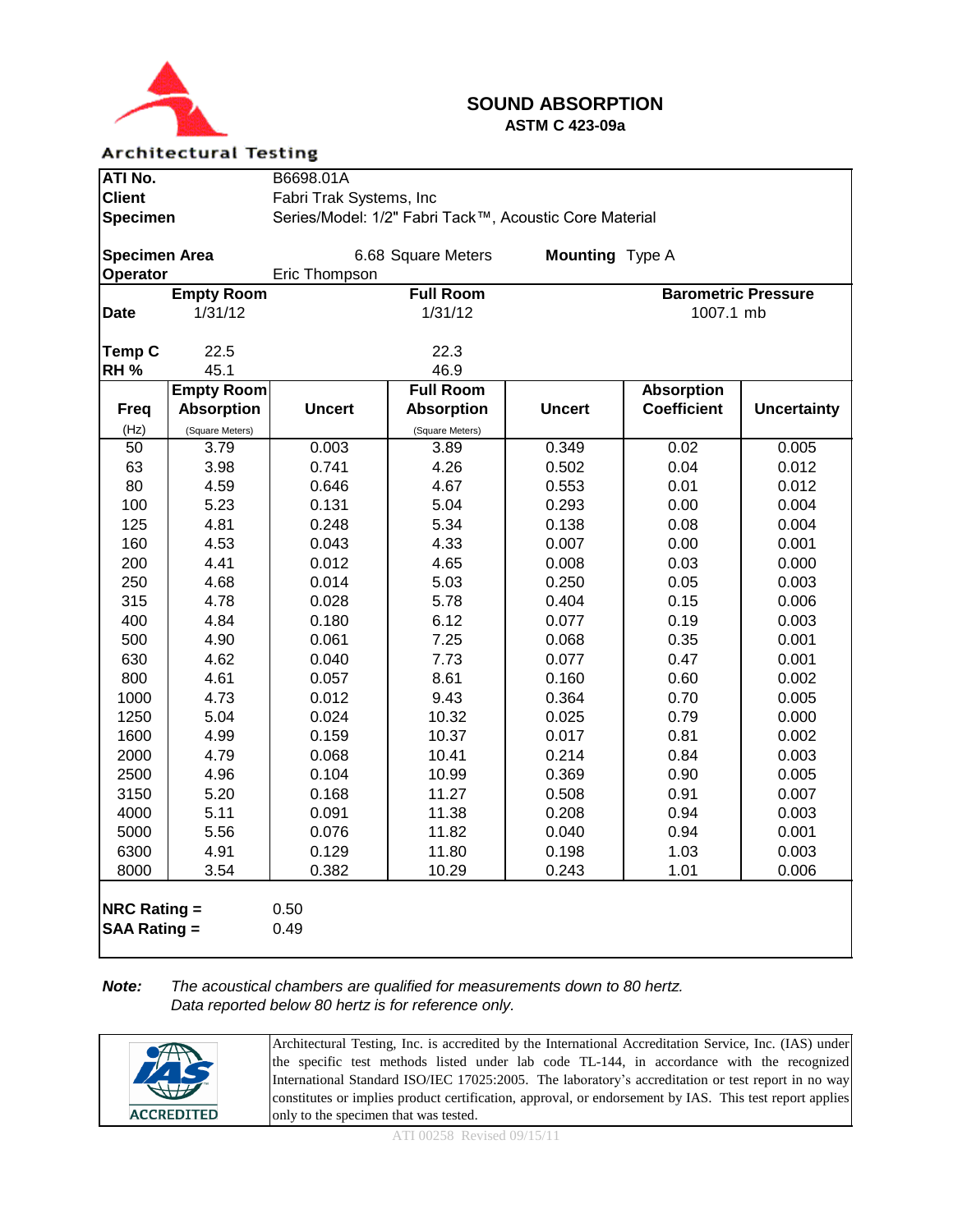

**Architectural Testing**